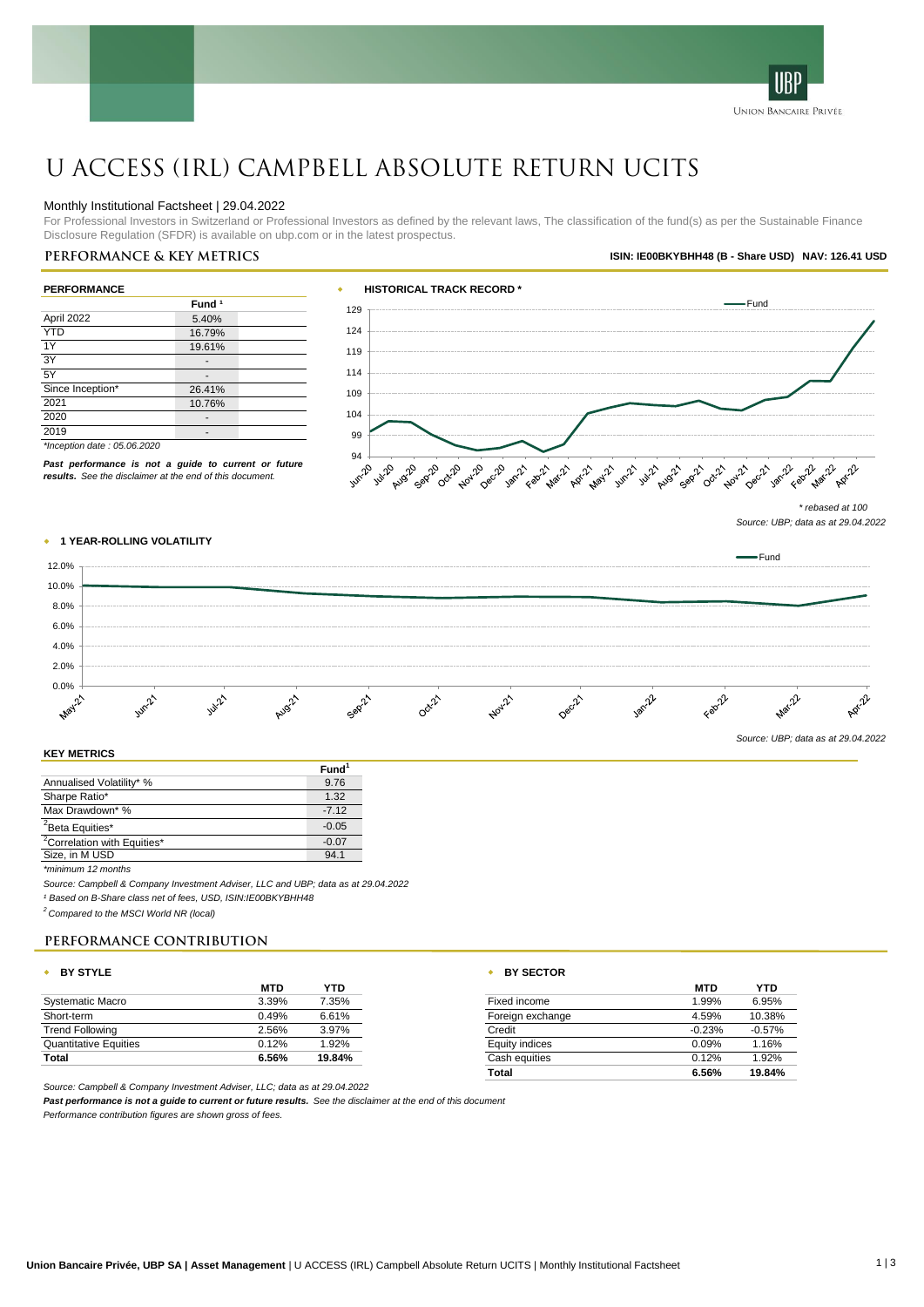# **Top 5 Long Positions**

| Investment name          | <b>Asset Class</b> | Dollar risk* |
|--------------------------|--------------------|--------------|
| Euro Bund                | Fixed Income       | 0.3%         |
| Osaka Nikkei             | Equity             | 0.1%         |
| Amsterdam Exchange Index | Eauity             | 0.1%         |
| 5 Year Treasury Notes    | Fixed Income       | 0.1%         |
| Colombian Peso           | Currency           | 0.1%         |
| Total                    |                    | 0.6%         |

*Source: Campbell & Company Investment Adviser, LLC; data as at 29.04.2022*

*\*Volatility-normalized measure showing positions in terms of risk per unit of capital.* 

### **Top 5 Short Positions**

| Investment name        | <b>Asset Class</b> | % NAV   |
|------------------------|--------------------|---------|
| Norwegian Krone        | Currency           | $-0.3%$ |
| Euro                   | Currency           | $-0.2%$ |
| Canadian Dollar        | Currency           | $-0.2%$ |
| Swedish Krona          | Currency           | $-0.2%$ |
| 10 Year Treasury Notes | Fixed Income       | $-0.2%$ |
| Total                  |                    | $-1.1%$ |

*Source: Campbell & Company Investment Adviser, LLC; data as at 29.04.2022 \*Volatility-normalized measure showing positions in terms of risk per unit of capital.* 

# **TOP 5 CONTRIBUTORS / DETRACTORS**

### **MAIN CONTRIBUTORS**

| <b>Asset Class</b> | <b>MTD Contribution*</b> |
|--------------------|--------------------------|
| Fixed Income       | 1.2%                     |
| Currency           | 1.0%                     |
| Currency           | 1.0%                     |
| Currency           | 0.9%                     |
| Currency           | 0.7%                     |
|                    |                          |

| Name             | <b>Asset Class</b> | <b>YTD Contribution*</b> |
|------------------|--------------------|--------------------------|
| US 10 Year Notes | Fixed Income       | 3.9%                     |
| Japanese Yen     | Currency           | 2.5%                     |
| Gilts            | Fixed Income       | 2.2%                     |
| Swedish Krona    | Currency           | 2.1%                     |
| Euro             | Currency           | 1.8%                     |

### **MAIN DETRACTORS**

| טטענטאנאנדע מאט |                    |                          |
|-----------------|--------------------|--------------------------|
| Name            | <b>Asset Class</b> | <b>MTD Contribution*</b> |
| Euro Bund       | Fixed Income       | $-0.6%$                  |
| Canadian Dollar | Currency           | $-0.5%$                  |
| Osaka Nikkei    | Eauity             | $-0.4%$                  |
| Colombian Peso  | Currency           | $-0.2%$                  |
| Czech Koruna    | Currency           | $-0.2%$                  |
|                 |                    |                          |

| Name                    | <b>Asset Class</b> | <b>YTD Contribution*</b> |
|-------------------------|--------------------|--------------------------|
| Euro Bund               | Fixed Income       | $-21%$                   |
| Canadian Dollar         | Currency           | $-1.3%$                  |
| Australian 10 Year Bond | Fixed Income       | $-1.1%$                  |
| Euribor                 | Fixed Income       | $-0.5%$                  |
| EOE Index               | Eauitv             | $-0.4%$                  |

*Source: Campbell & Company Investment Adviser, LLC; data as at 29.04.2022 Past performance is not a guide to current or future results. See the disclaimer at the end of this document \*Performance contribution figures are shown gross of fees.*

# **PORTFOLIO EXPOSURE**

### w **BY ASSET CLASS (NET)**

| Component |       |  |  |  |
|-----------|-------|--|--|--|
| risk*     | VaR** |  |  |  |
| 38.0%     | 0.9%  |  |  |  |
| 44.9%     | 0.8%  |  |  |  |
| $-1.4%$   | 0.1%  |  |  |  |
| 13.6%     | 0.4%  |  |  |  |
| 4.9%      | 0.4%  |  |  |  |
| 100.0%    | 2.5%  |  |  |  |
|           |       |  |  |  |

*Source: Campbell & Company Investment Adviser, LLC; data as at 29.04.2022*

*\* Component Risk is a calculation that partitions the variance of a portfolio into components that sum to unity.*

*\*\*Expressed in terms of component VaR which is the contribution of each sub-group to the total VaR of the portfolio. Sum of component VaR will equal the total portfolio VaR.*